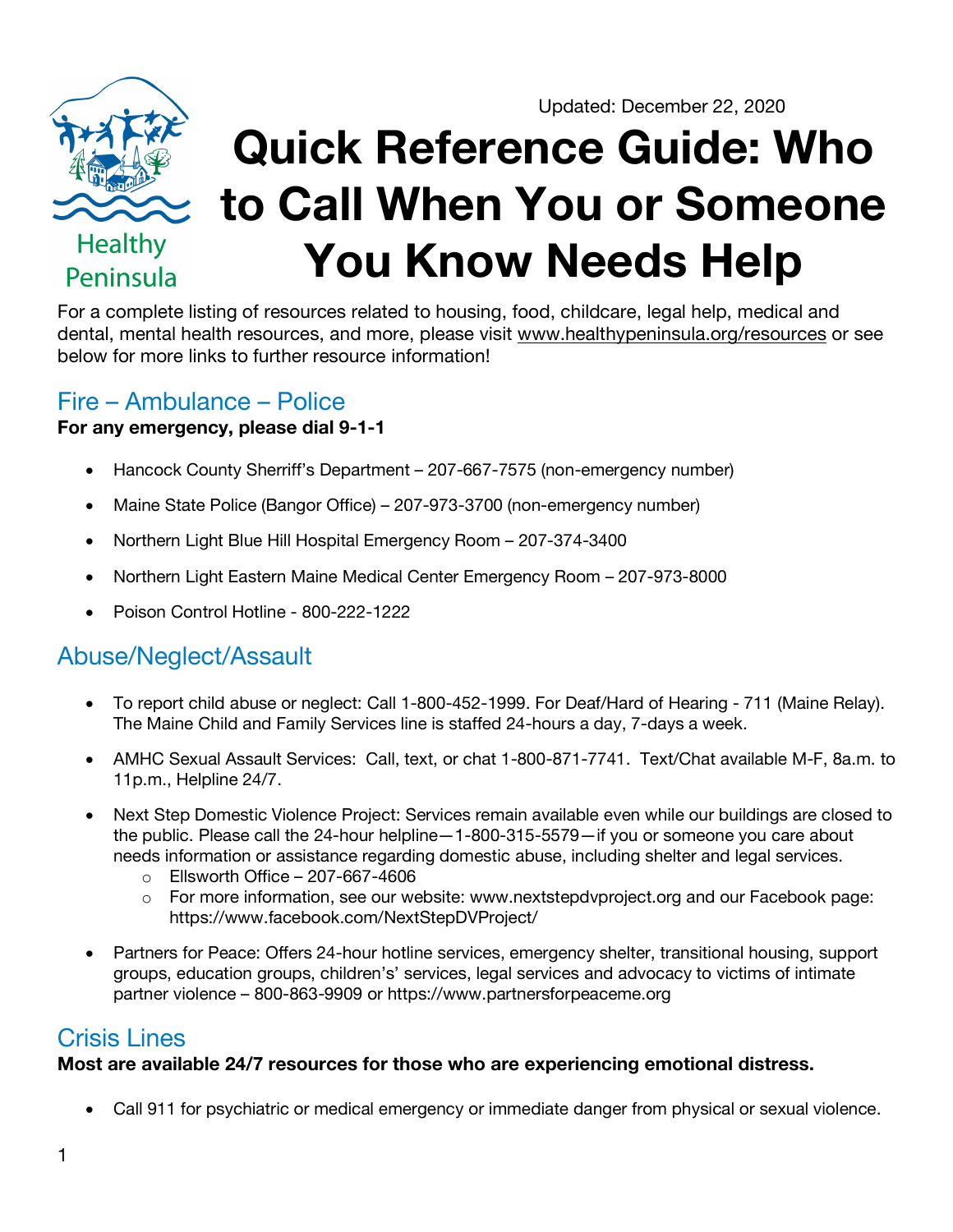#### Updated: December 22, 2020

- Statewide Crisis Line: to call for support in a mental health crisis 888-568-1112
- Intentional Peer Support Warmline: speak with others who have lived experience with mental health conditions – 866-771-9276
- Suicide Hotline 800-273-TALK (800-273-8255)
- Emotional-Support Help Line: Optum, part of UnitedHealth Group, is opening its Emotional-Support Help Line, with professionally trained mental health staff who are there to support people who may be suffering from fear or stress over COVID-19. Optum's Emotional-Support Help Line number is 866- 342-6892 and will be open 24 hours a day, seven days a week. The service is free of charge and open to anyone.
- National Alliance on Mental Illness (NAMI):
	- $\circ$  Helpline (Monday through Friday, 10a.m. to 6p.m.): 800-950-6264. Provides early intervention with emotional support.
	- o Crisis Text Line (available 24/7): text HOME to 741741.
	- $\circ$  For those who have a Facebook account, NAMI Maine has started two virtual support groups, one for family and one for peers. Search for "NAMI Maine Support."
	- o NAMI COVID-19 Resource and Information Guide: https://www.nami.org/covid-19-guide
	- $\circ$  Teen Text Line: NAMI has launched a teen text peer support line for adolescents who may need additional mental health support with a safe space to talk with another young person. Teens 14 to 20 years old can text (207) 515–8398 (TEXT) between noon and 10 p.m. Staff providing support via the Teen Text Line are between 19 and 23 years of age. The Teen Text Line is not a crisis line.

## Substance Use Support

#### **For immediate help in a possible overdose situation, please call 9-1-1.**

- DownEast Treatment Center through AMHC: Accepts MaineCare, private insurance and self-pay. Offers some funding support for qualifying individuals to reduce self-pay fees. Call the Access Center – 800-244-6431 to schedule an appointment.
	- $\circ$  Offer outpatient medication assisted treatment services for individuals in withdrawal and recovery from opioid use disorders.
	- o 28-day Clinically managed high-intensity residential treatment
- Maine Health Equity Alliance: offers Narcan/Naloxone training and dose kits for free! Located at 5 Long Lane, Suite 1 in Ellsworth or 207-667-3506
- Opiate-Free Island Partnership, Inc: offers support and education for those with substance use additions and in recovery – 207-367-5850 or on Facebook at www.facebook.com/opiatefreeisland
- Safe Drug Disposal: to safely and properly dispose of prescription drugs and over-the-counter medication, look on www.healthyacadia.org/initiatives/preventing\_substance\_misuse.html for drop off locations